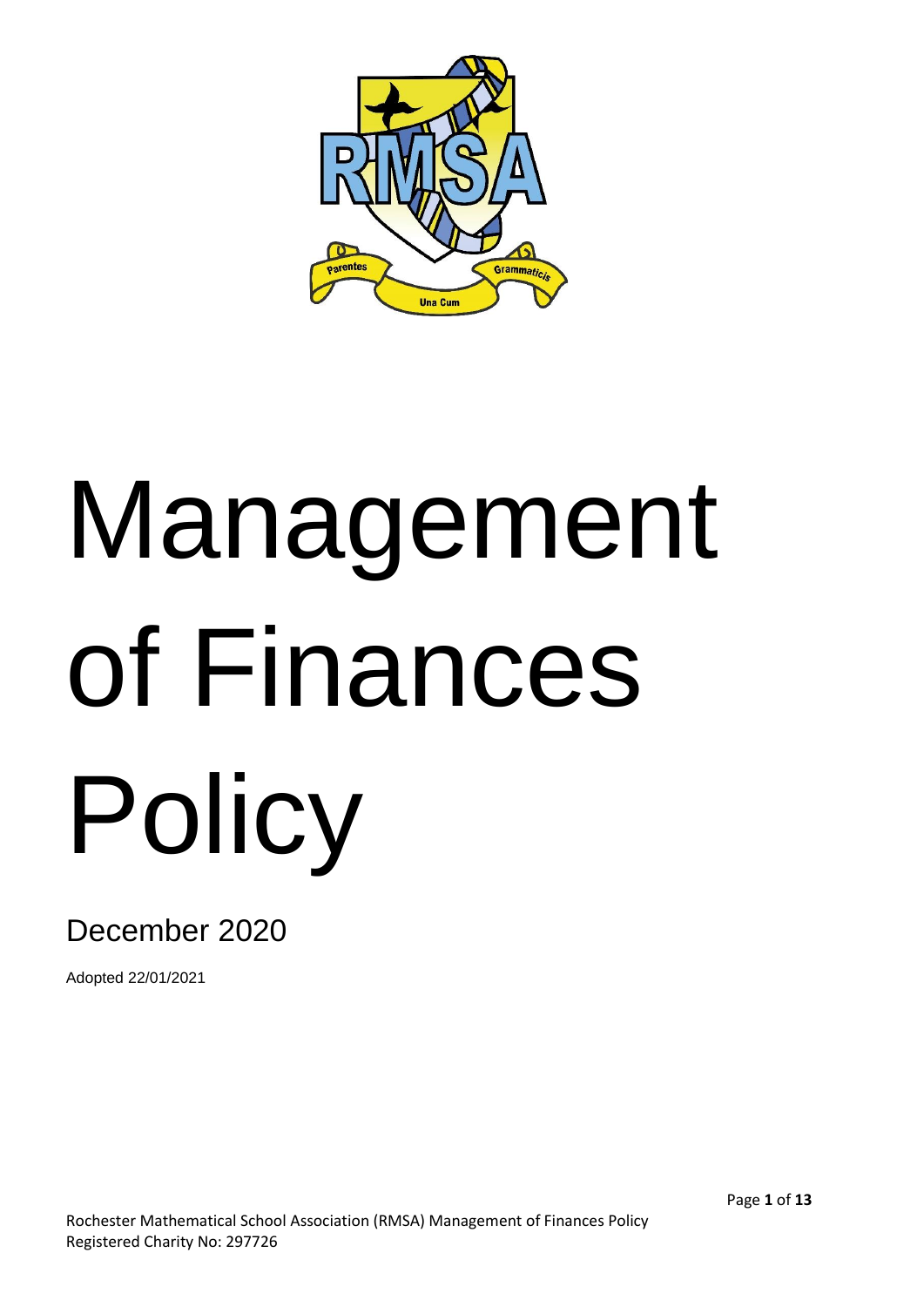# **Contents**

| <b>Section</b> | <b>Item</b>                                          |
|----------------|------------------------------------------------------|
|                | Introduction                                         |
| $\overline{2}$ | <b>RMSA Funds</b>                                    |
| 3              | <b>Bank Account</b>                                  |
| 4              | <b>Treasurer and Vice Treasurer Responsibilities</b> |
| 5              | <b>Trustee and Committee Members</b>                 |
| 6              | Management of Money                                  |
|                | <b>Funding Requests</b>                              |
| 8              | <b>Reserve and Restricted Funds</b>                  |
| 9              | <b>Keeping Parents Informed</b>                      |
| 10             | Donation of Funds to Other Charities                 |
| 11             | <b>Third Party Suppliers</b>                         |
| 12             | Misuse of funds and unauthorised payments            |
| Annex 1        | <b>Charity Commission Guidance</b>                   |
| Annex 2        | <b>Trustee's Declaration Form</b>                    |
| Annex 3        | <b>Treasurer's Report Template</b>                   |
| Annex 4        | <b>Funding Application Form</b>                      |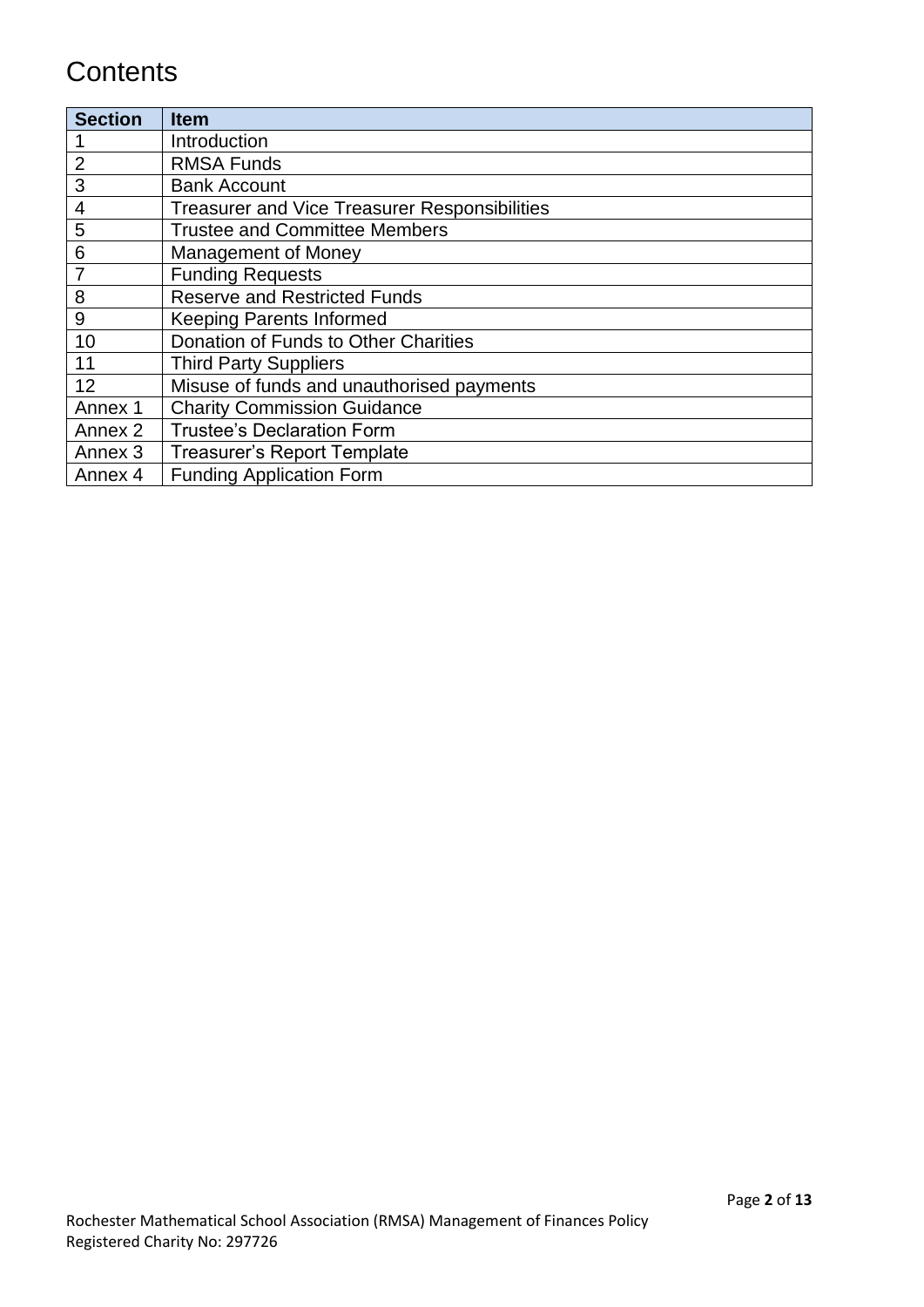### **1. Introduction.**

- 1.1. The Rochester Mathematical School Association (RMSA) is the Parent Teacher & Friends Association (PTFA) of the Sir Joseph Williamson Mathematical School
- 1.2 The guidance for this policy has been taken from Parentkind the national organisation for parent teacher associations in the UK and to whom the RMSA is affiliated.
- 1.3 The RMSA is a charity registered with the Charity Commission and is bound by the statute and regulations overseen by the Commission. Annex 1
- 1.4 The Charity number of the RMSA is: 297726.
- 1.5 The RMSA have a duty to ensure that the funds the RMSA raise are managed and accounted for responsibly in accordance with the Charity Commission guidance.
- 1.6 The main aims of the RMSA is to raise funds for resources that enhance the educational and social experience for pupils at the school.
- 1.7 Managing and spending funds responsibly will help build the trust and support of our parent members, the school and its governors.
- 1.8 Governance for the RMSA is via the elected & co-opted Committee
	- i. Elected positions for the RMSA include: Chair/Trustee
	- ii. Vice Chair/Trustee
	- iii. Secretary/Trustee
	- iv. Treasurer/Trustee
- 1.9 Co-opted Members of the Committee include:
	- i. Head Teacher/Trustee
	- ii. Deputy Head Teacher/Trustee
	- iii. Staff Representative
	- iv. 6<sup>th</sup> Form Representatives
	- v. Old Williamsonians Representative
- 1.10 Non-Elected Members of the Committee include:
	- i. Parent and other interested parties as set out in the constitution.

#### 2. **The RMSA Funds.**

- 2.1 Legally the school and the RMSA are two completely distinct entities, which means the funds raised by the RMSA belong to the RMSA. Charity Law stipulates that charity trustees (i.e. elected committee members) are responsible for deciding how the funds raised are spent. This means the school cannot determine how the RMSA allocates its money, RMSA funds shouldn't be taken into consideration when preparing school budgets and do not need to be audited at the same time as the school budgets.
- 2.2 The RMSA financial year is aligned to the academic year and runs from the 1<sup>st</sup> September to the 31<sup>st</sup> August each year.

#### **3. Bank Account.**

- 3.1 The RMSA has its own Current Account with the Nat West Bank.
- 3.2 The number of signatories named on the Bank Mandate should not be less than 2 and no more than four - these must be committee members who hold one of the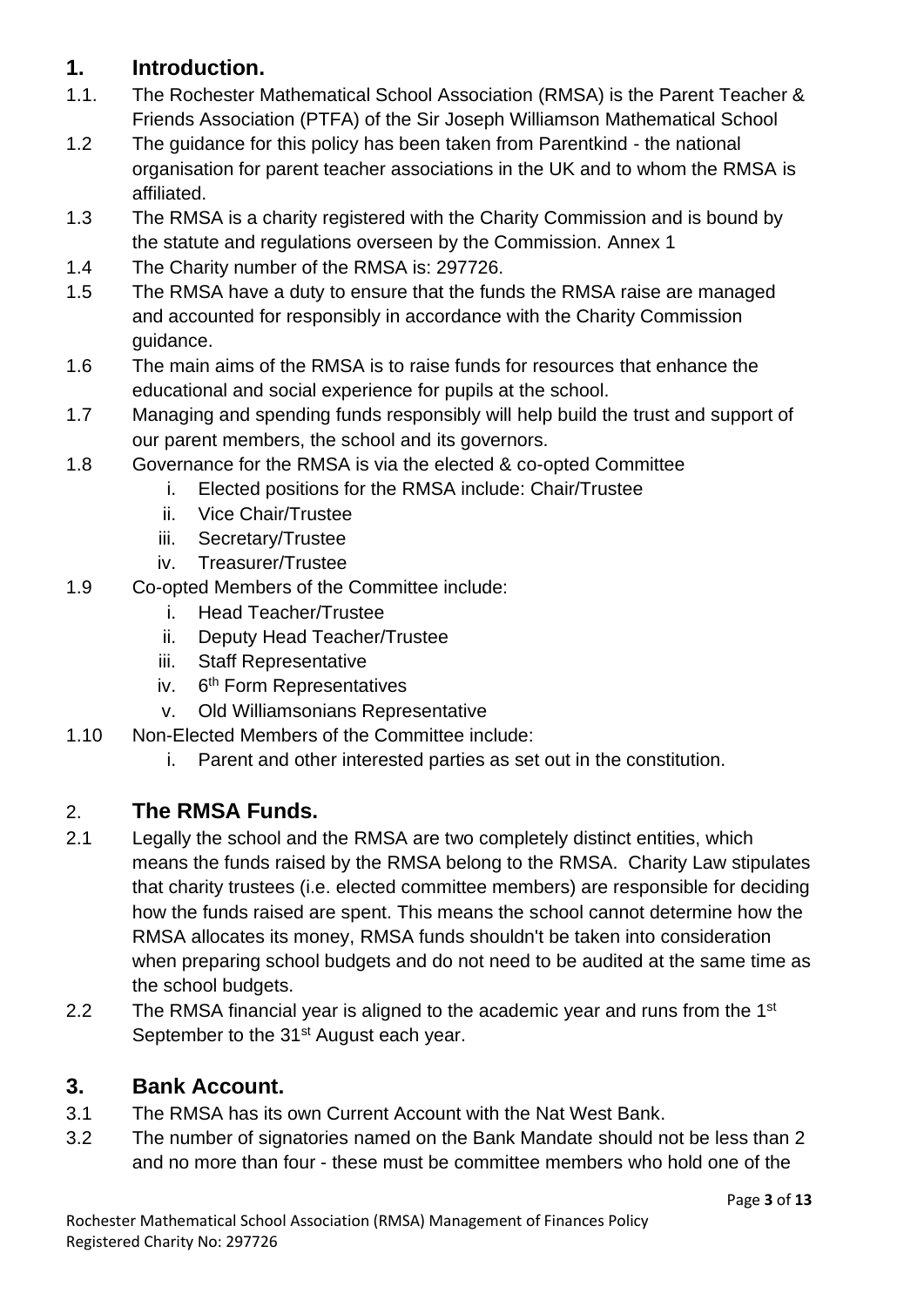following posts, for which there is a current Disclosure & Barring Service (DBS) check:

- ✓ Chair
- ✓ Vice Chair
- ✓ Treasurer
- ✓ Secretary.
- 3.3 The registered address for the account is:

The Treasurer, RMSA c/o Reception Sir Joseph Williamson's Mathematical School, Maidstone Road, Rochester, Kent. ME1 3EL

- 3.4 All correspondence should be addressed to the above.
- 3.5 The bank account for the RMSA is managed via on-line banking access. Passwords for the bank account will be held by the Treasurer and the Chair and one other from the following:
	- ✓ Secretary
	- ✓ Vice Chair
- 3.6 Signatories for the account are:
	- ✓ Chair
	- ✓ Vice Chair
	- ✓ Treasurer
	- ✓ Secretary.
- 3.7 All spend must be agreed, where possible, by committee and noted in the minutes of Committee Meetings. This can include an agreement in principle with a given ceiling cost. Similarly, where stock is required for the refreshment bar agreement in principle is a given to ensure sufficient supplies are available to support school events. Where a spend needs to be agreed outside of a Committee Meeting delegated authority is given to:
	- ✓ Chair
	- ✓ Vice Chair
	- ✓ Treasurer
	- ✓ Secretary

Any spend agreed by the nominated committee members must be supported by auditable written evidence.

3.8 The RMSA have an account with Booker Cash & Carry for the purchase of supplies and goods. Spend on this account is debited directly from the RMSA account. The named person on the account is the Chair, who is at liberty to nominate committee members to purchase supplies and goods to ensure sufficient stock is available to support school and RMSA events.

#### **4. Treasurer.**

4.1 It is the responsibility of the Treasurer to maintain the accounts and report on the current financial position at each committee meeting as well as prepare the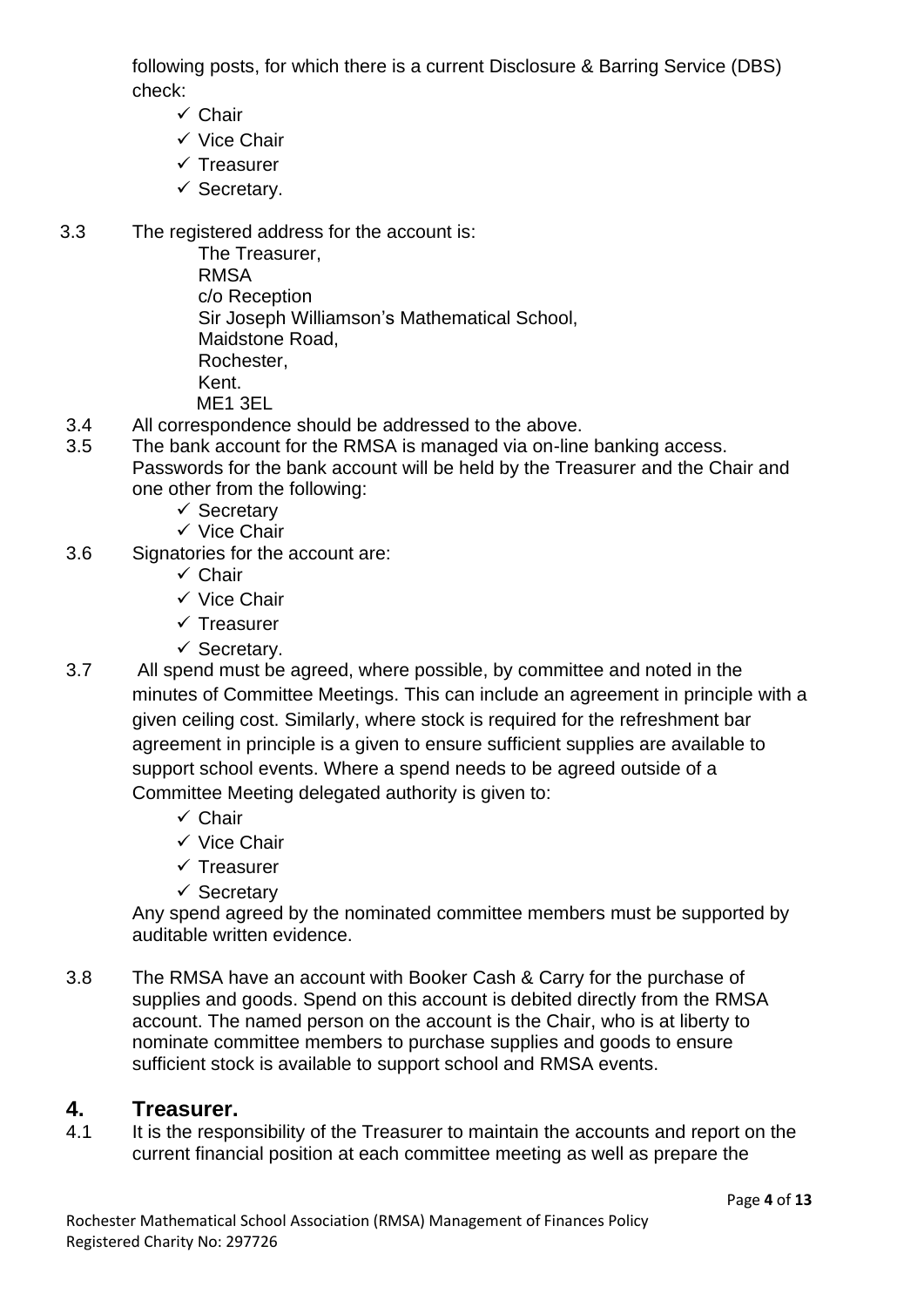accounts for verification in preparation for the annual submission to the Charity Commission.

- 4.2 Committee meetings happen at least once a term and the treasurer should provide a report for each meeting. The reports need to show income, expenditure, liabilities and balance of account. A template is provided in Annex 2.
- 4.3 The RMSA Annual General Meeting (AGM) is held in September each year and the previous year's accounts should be presented ready for verification or audit, as required by the Charity Commission (Annex 1) at the AGM.
- 4.4 Once the accounts have been verified the RMSA can complete the required annual submission to the Charity Commission.

### **5. Trustee and Committee Members.**

- 5.1 Those members of the Committee who hold the following designated roles are also trustees of the RMSA:
	- ✓ Chair
	- ✓ Vice Chair
	- ✓ Secretary
	- ✓ Treasurer
	- ✓ Head Teacher
	- $\checkmark$  Deputy Head Teacher
- 5.2 It can be a criminal offence for someone to be a trustee if they are registered on the following official registers:
	- ✓ Individual Insolvency Register
	- ✓ Disqualified Directors
	- ✓ Register of Removed Charity Trustees

**OR** 

- $\checkmark$  Have an unspent conviction for an offence involving dishonesty or deception (such as fraud)
- $\checkmark$  Are bankrupt or have entered into a formal arrangement with a creditor
- $\checkmark$  Been removed as a company director or charity trustee because of wrongdoing.
- 5.3 All trustees will be subject to DBS vetting and be required to sign a declaration form, Annex 2, at the beginning of each academic year in respect of the above. If a trustee meets the disqualification criteria above, they will be required to stand down with immediate effect. They can continue to volunteer for the charity, but they cannot hold a designated role.
- 5.4 The RMSA is at liberty to check official registers for some disqualifications. There are further restrictions for charities that help children or vulnerable people and guidance may need to be sought from the Charity Commission as and when required.
- 5.5 It is the responsibility of all committee members to manage and control the funds the association raises.
- 5.6 The Committee is responsible for agreeing the arrangements for the required audit/independent examination of the accounts, as required by the Charity Commission, at the end of the financial year. This must be noted in the minutes of the AGM.
- 5.7 The decision on how to spend RMSA funds legally lies with the elected committee members who must work with the school to ensure funds raised are put to best use.

#### **6 Management of Money.**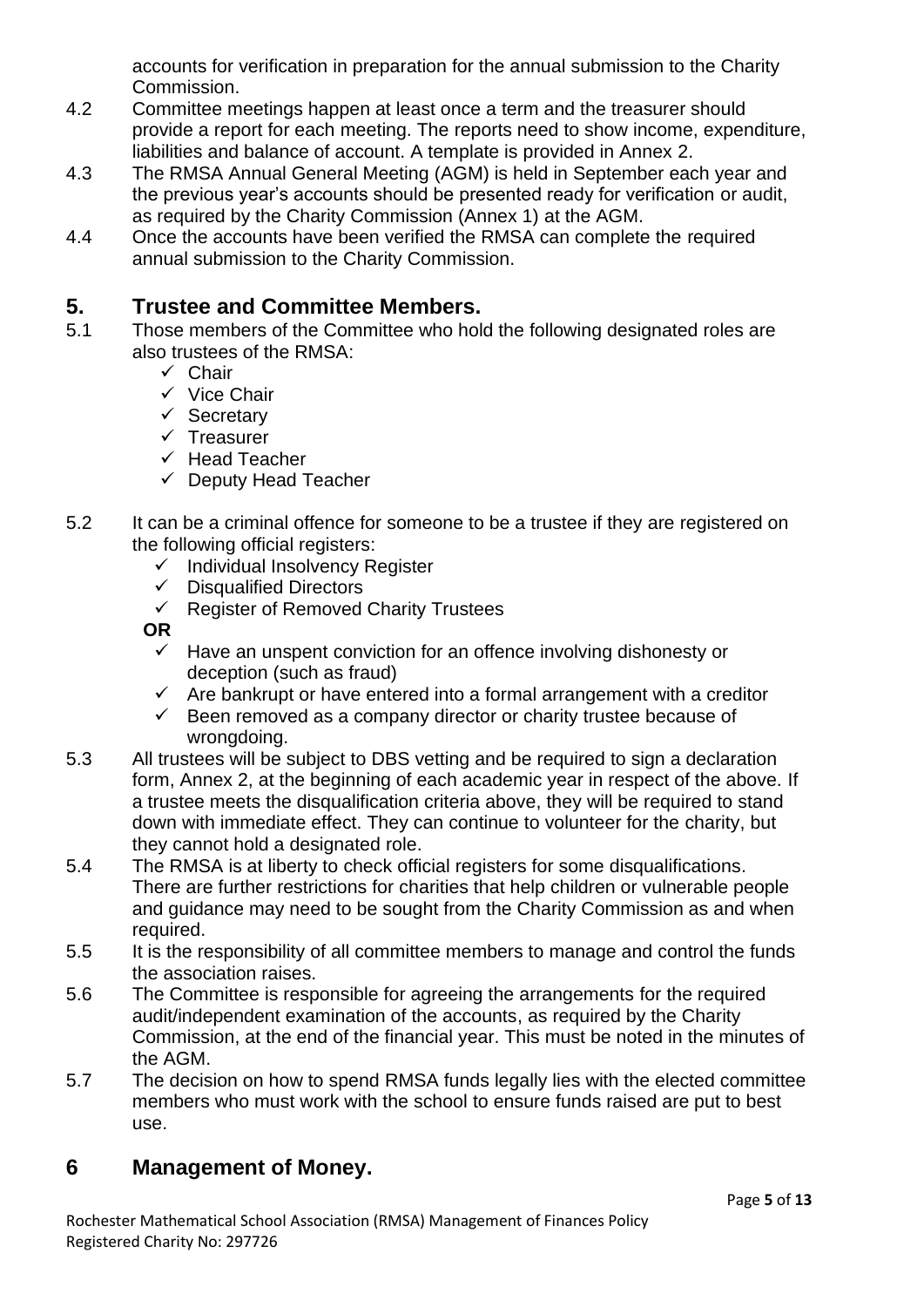- 6.1 All RMSA Committee members & Volunteers will observe the following:
	- i. The maximum level of float that is held before authorisation is required is £100 for the refreshment bar and £50 for the School Uniform sales. For larger events authorisation is required from the following designated roles:
		- ✓ Chair
		- ✓ Vice Chair
		- ✓ Treasurer
		- ✓ Secretary
	- ii. For all payments/ reimbursements for purchases a receipt must be provided. For costs under £15 where there is no receipt, a receipt slip must be completed
	- iii. The RMSA is unable to make payment of expense claims (petrol, telephone, childcare policy, etc.)
	- iv. All requests for funding to the school must be approved by the committee
	- v. All spend must be agreed or agreed in principal with a ceiling cost by the committee. Where a spend has to be agreed outside this process delegated authority is given to the Chair, Vice Chair, Treasurer, Secretary and must be supported by auditable written evidence between a minimum of two of the listed positions.
	- vi. At the end of each event £100 float must be left in the tin and the remainder counted, placed in a bag with a slip indicating which event and how much taken.
	- vii. No-one is permitted to keep more than £1,000 at their own home before banking event takings. Where takings exceed £1,000 the takings will be split between committee members who hold the following roles:
		- $\checkmark$  Chair,
		- ✓ Vice Chair
		- ✓ Treasurer
		- ✓ Secretary
	- viii. All money taken must be banked as soon as possible avoiding the need to keep cash at the homes of committee members.
- 6.2 Payments/reimbursements may be made via BACS transfer provided that:
	- i. There is a suitable written trail for audit purposes of the payment to be made and the authorisation/agreement for such payment.
	- ii. If a payment is due to one of the signatories on the account, the transfer must be made and acknowledged in writing by one of the other signatories.

#### **7 Funding Requests.**

- 7.1 The RMSA will accept funding requests from:
	- $\checkmark$  Sir Joseph Williamson's Mathematical School pupils, via the School Council or 6th Form representatives
	- ✓ Sir Joseph Williamson's Mathematical school staff
	- ✓ Parents of Sir Joseph Williamson's Mathematical School pupils
	- $\checkmark$  Members of the RMSA committee
- 7.2 The primary criteria for funding request are that the request:
	- $\checkmark$  is for an affordable donation
	- $\checkmark$  is for capital not revenue projects
	- $\checkmark$  will enhance the educational &/or social experience for the pupils of the school
	- $\checkmark$  will support the pupils academic &/or emotional well being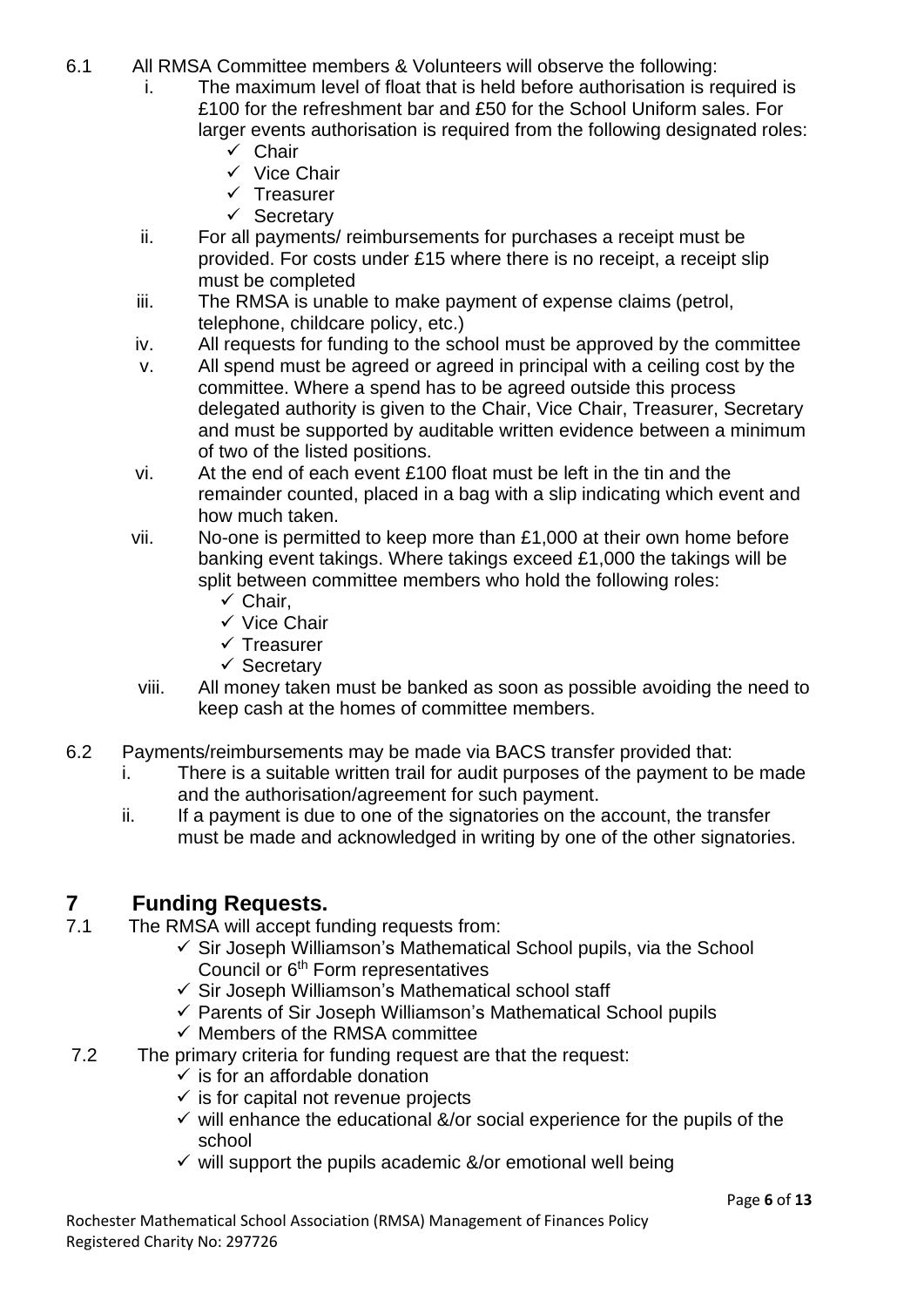- 7.3 In addition to this the RMSA, where appropriate, requests that the agreed purchase is via the Giving Machine.
- 7.4 All funding requests should be completed on the Funding Request form Annex 3
- 7.5 It is the responsibility of the RMSA committee members to make decisions on how to spend the funds.
- 7.6 The RMSA also reserves the right, on occasion, to consult with the wider parent community before the committee decides on some spend.

#### **8. Reserve and Restricted Funds**

8.1 Money raised by the RMSA should be spent within a reasonable amount of time and in a way that will most benefit pupils at the school. However, the RMSA must ensure that there are sufficient funds to cover operating costs, these are the

*reserve* funds and will cover things such as:

- $\checkmark$  Parentkind membership
- $\checkmark$  buving stock and goods for sale at events
- $\checkmark$  paying third party suppliers.
- 8.2 If the RMSA wishes to raise funds for a specific purpose that would require an extended period, this pot of funding would be *restricted* funds. If the RMSA were to decide on a long-term funding project the committee is responsible for identifying and agreeing on the percentage of funds raised which will be restricted and use the remainder to benefit students immediately.
- 8.3 The RMSA has responsibility to ensure
	- $\checkmark$  it clearly communicates how money raised is spent.
	- $\checkmark$  it is clearly communicated when fundraising for a larger project, identifying what percentage of the funds will be retained for a larger project.
- 8.4 The decision to save funds for a large project should be recorded in the minutes of the committee meeting.
- 8.5 Regular updates on how fundraising is going will be made including when the fundraising target is expected to be reached.

#### **9. Keeping Parents Informed.**

9.1 The wider membership will be informed of any spend or progress of any ongoing fundraising total via the newsletter or announcements posted on the notice board, Facebook and/or emails.

#### **10. Donation of Funds to Other Charities.**

10.1 The RMSA primary concern is to raise funds for the school, the constitution does not permit the RMSA to raise funds for other charities or clubs/associations outside of the school.

#### **11. Third Party Suppliers.**

- 11.1 Where the RMSA purchases the services of a third party it must be established that the party is adequately insured to undertake the required activity on school property.
- 11.2 All commercial third parties supplying services to the RMSA must have their own public liability insurance.

#### **12. Misuse of funds and unauthorised payments.**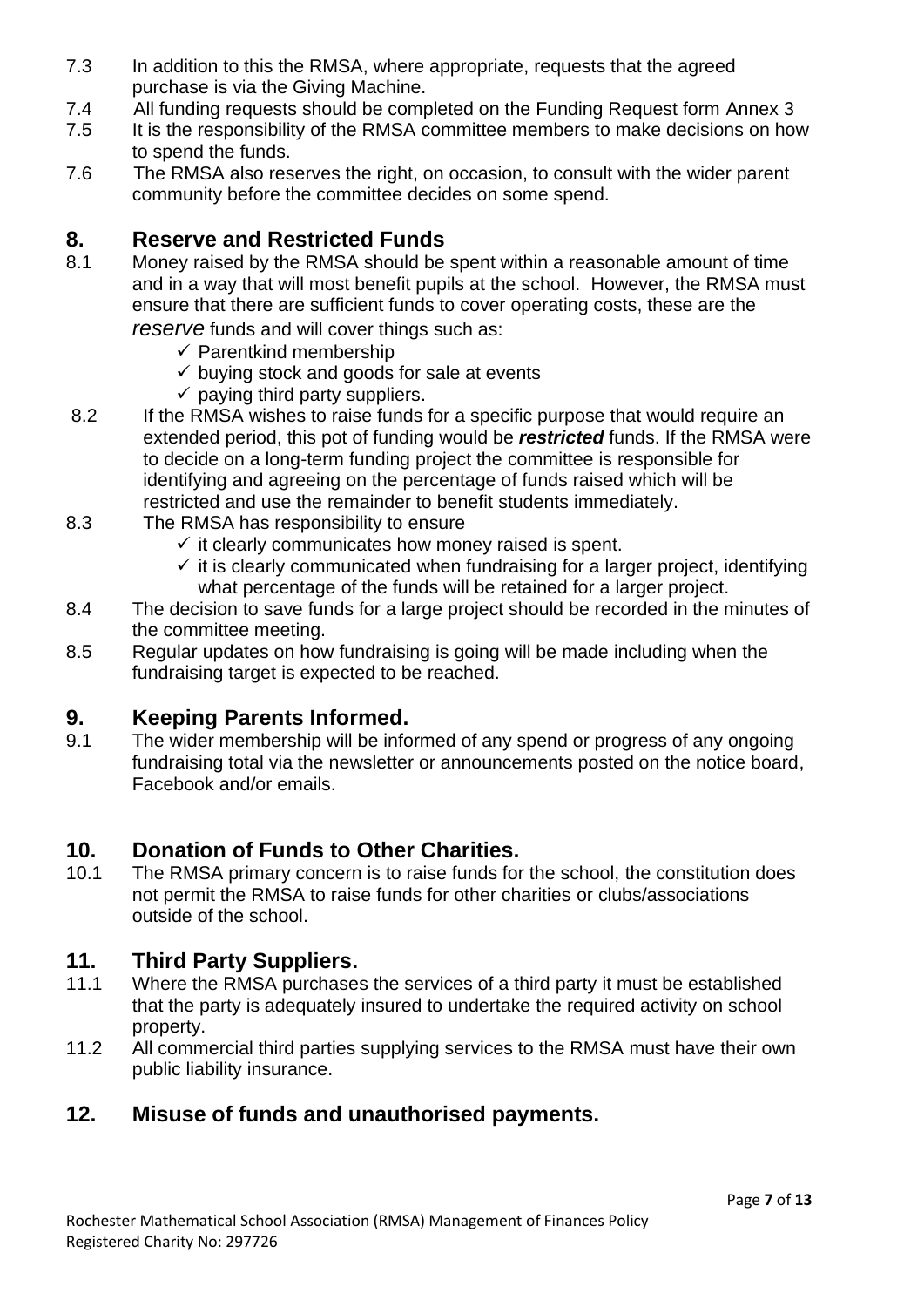- 12.1 Where it is suspected that a member of the RMSA is either misusing their access to the RMSA account or is suspected of making unauthorised withdrawals or misappropriating cash this must be addressed.
- 12.2 The following behaviours may give cause for concern:
	- i. Inability to cope with demands of the role within the RMSA
	- ii. Failure to follow mandated changes
	- iii. Failure to follow actions requested by the committee
	- iv. Failure to supply required records
		- *N.B. The above is not an exhaustive list.*
- 12.3 Every member of the RMSA has a responsibility to address any concerns. In the first instance any concerns must be raised with the Chair. Where the concerns involve suspicions of the Chair's behaviour, the concerns must be reported to another committee member such as:
	- ✓ Vice Chair
	- ✓ Treasurer
	- ✓ Secretary

Advice can also be sought from the ParentKind member support line

- 12.4 Any concerns raised must include, where possible:
	- i. Who is involved
	- ii. What is suspected
	- iii. Evidence to support the above i.e. bank statements, witness statements, records of meetings, ensuring they include date, times etc.
	- iv. A chronological report of events
- 12.5 Following the report of concerns about the misuse of funds the subsequent steps should include:
	- i. Confidential meeting with trustees to raise the concerns, to identify nature of concerns & how this will be addressed.
	- ii. Meeting with the individual there are concerns about
	- iii. Where appropriate, requesting the individual's written resignation from the committee
	- iv. Where appropriate, getting written agreement to pay back any misplaced funds
	- v. Any fraudulent activities must be reported to the [Charity Commission](https://www.gov.uk/guidance/how-to-report-a-serious-incident-in-your-charity)
	- vi. If, after an identified time period, no action has been adhered to considering legal letter/legal prosecution.
	- vii. Pursuing criminal investigation via local police.
- 12.6 Following any serious incident, identify procedures to be put in place to mitigate future incidents or adjustment of existing procedures.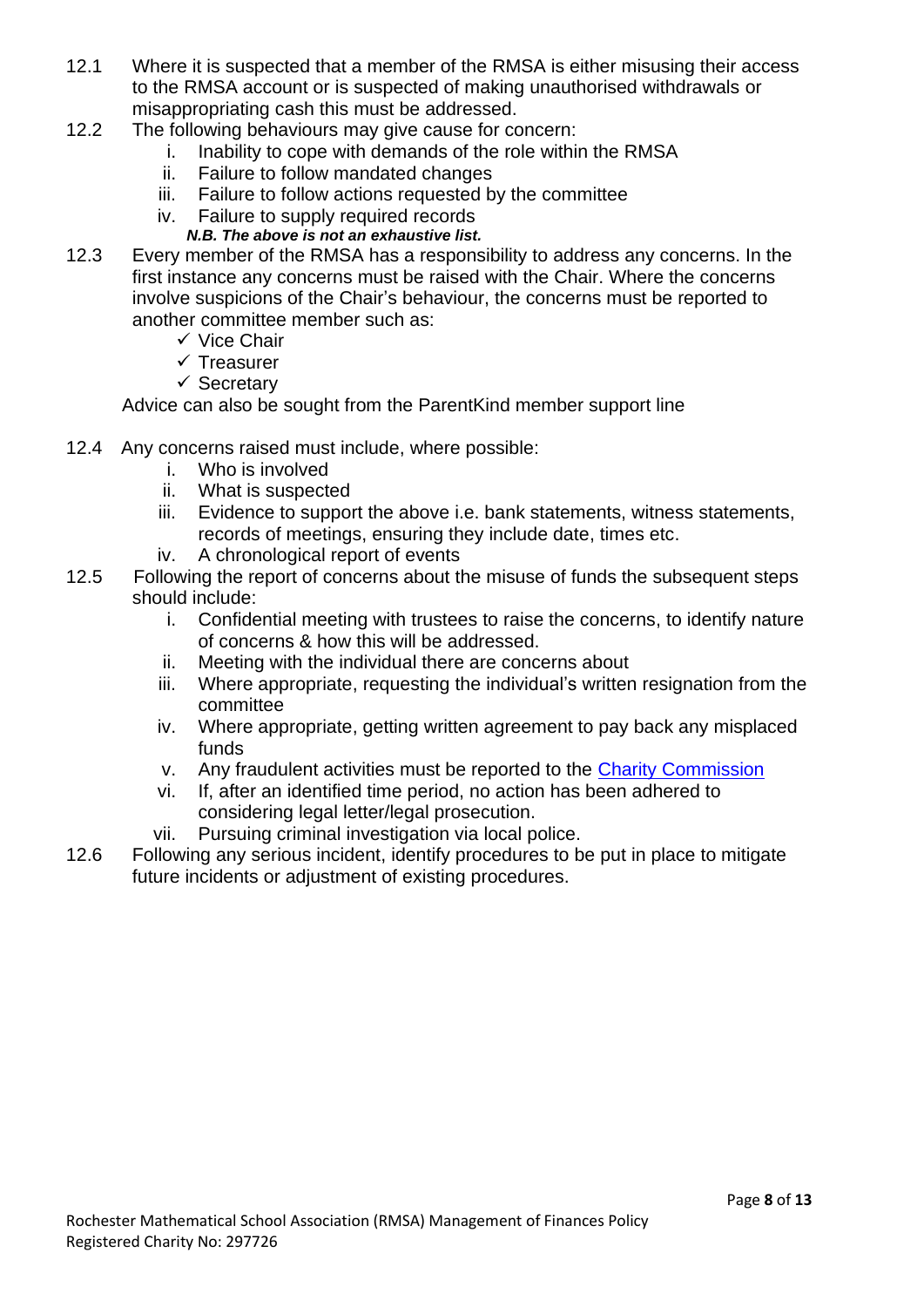# **Charity Commission Guidance Annex 1**

#### **Charitable company**

| Income                                                                                  | What you need to submit                                                                                                   |
|-----------------------------------------------------------------------------------------|---------------------------------------------------------------------------------------------------------------------------|
| £0 to £10,000                                                                           | Your income and expenditure through the annual return<br>service                                                          |
| £10,001 to £25,000                                                                      | Your annual return online                                                                                                 |
| £25,001 to £250,000                                                                     | Your annual return online, PDF copy of accounts and<br>trustees' annual report (external scrutiny required)               |
| £250,001 to £1 million and total assets<br>below $£3.26$ million                        | Your annual return online, PDF copy of accounts and<br>trustees' annual report (external scrutiny required)               |
| over £1 million or gross assets over<br>£3.26 million and gross income over<br>£250,000 | Your annual return online, PDF copy of accounts and<br>trustees' annual report (with external scrutiny and full<br>audit) |

For accounts with incomes below £25,000 you don't need to go through external scrutiny unless stated as a requirement in your governing document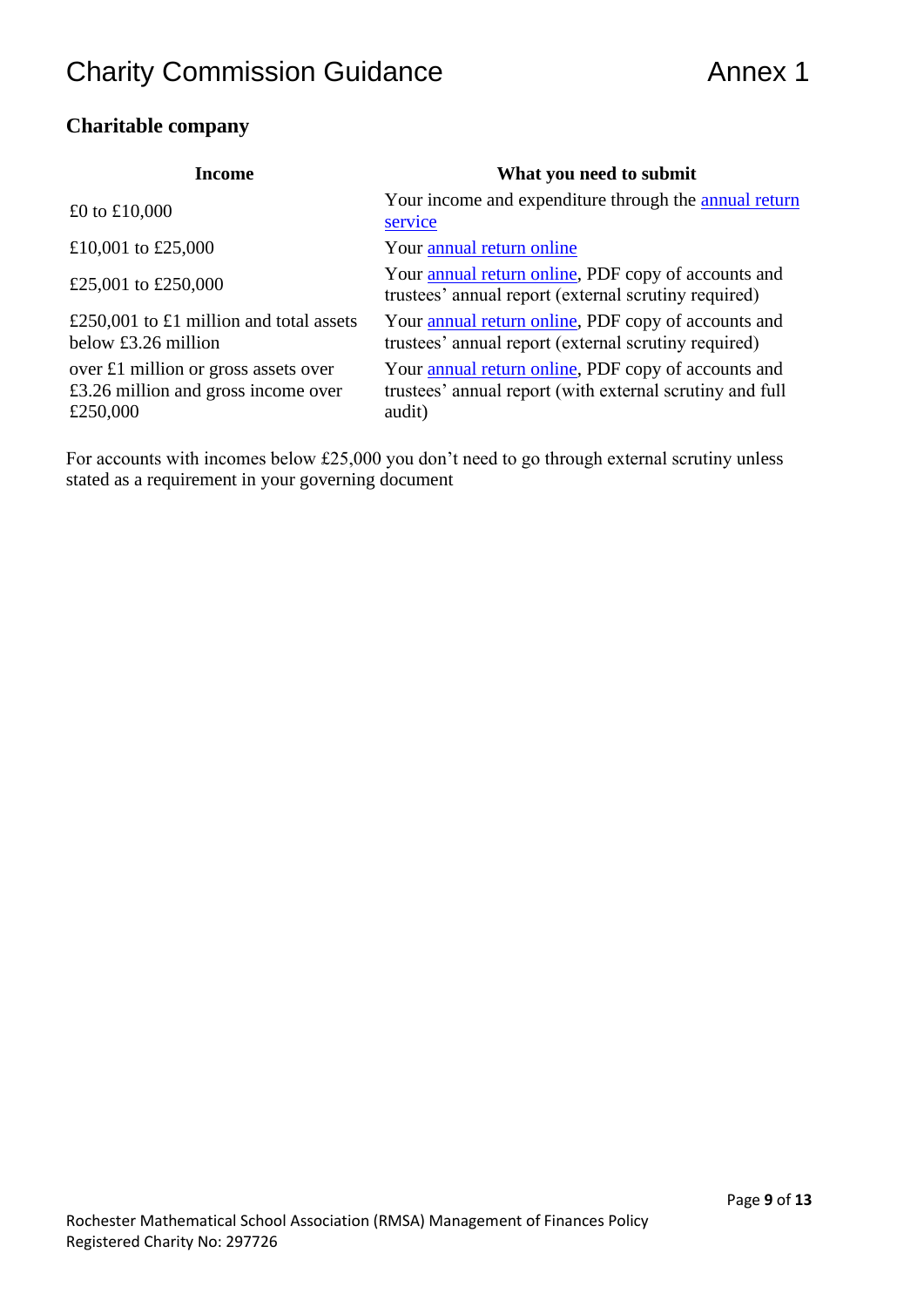# Trustee's declaration Form **Annex 2** Annex 2

#### This [Charity Commission](https://assets.publishing.service.gov.uk/government/uploads/system/uploads/attachment_data/file/731544/Trustee_Declaration_Form.pdf) form below can be found on the Charity Commission website.

|                                                                                                                                                                                                                                                                                                                                                                                                                                                                                                                                                                                                                                                                                                                                                                                                                                                                                                                                                                  | Organisation Name (as it appears in your Governing Document):                                                                                                                                                                      |                                                                                                                                                                                                                                                                                                                                                                                                                                | <b>Number of trustees:</b>                                                                                                                                                                                                                                                                                                                                                                                                                                                                                                                                                                                                  |
|------------------------------------------------------------------------------------------------------------------------------------------------------------------------------------------------------------------------------------------------------------------------------------------------------------------------------------------------------------------------------------------------------------------------------------------------------------------------------------------------------------------------------------------------------------------------------------------------------------------------------------------------------------------------------------------------------------------------------------------------------------------------------------------------------------------------------------------------------------------------------------------------------------------------------------------------------------------|------------------------------------------------------------------------------------------------------------------------------------------------------------------------------------------------------------------------------------|--------------------------------------------------------------------------------------------------------------------------------------------------------------------------------------------------------------------------------------------------------------------------------------------------------------------------------------------------------------------------------------------------------------------------------|-----------------------------------------------------------------------------------------------------------------------------------------------------------------------------------------------------------------------------------------------------------------------------------------------------------------------------------------------------------------------------------------------------------------------------------------------------------------------------------------------------------------------------------------------------------------------------------------------------------------------------|
| <b>TRUSTEE 1</b><br>Name:                                                                                                                                                                                                                                                                                                                                                                                                                                                                                                                                                                                                                                                                                                                                                                                                                                                                                                                                        | <b>TRUSTEE 2</b><br>Name:                                                                                                                                                                                                          | <b>TRUSTEE 3</b><br>Name:                                                                                                                                                                                                                                                                                                                                                                                                      | <b>TRUSTEE 4</b><br>Name:                                                                                                                                                                                                                                                                                                                                                                                                                                                                                                                                                                                                   |
| <b>Signature:</b>                                                                                                                                                                                                                                                                                                                                                                                                                                                                                                                                                                                                                                                                                                                                                                                                                                                                                                                                                | Signature:                                                                                                                                                                                                                         | <b>Signature:</b>                                                                                                                                                                                                                                                                                                                                                                                                              | Signature:                                                                                                                                                                                                                                                                                                                                                                                                                                                                                                                                                                                                                  |
| <b>Date:</b>                                                                                                                                                                                                                                                                                                                                                                                                                                                                                                                                                                                                                                                                                                                                                                                                                                                                                                                                                     | Date:                                                                                                                                                                                                                              | <b>Date:</b>                                                                                                                                                                                                                                                                                                                                                                                                                   | Date:                                                                                                                                                                                                                                                                                                                                                                                                                                                                                                                                                                                                                       |
| people (including children) and you declare that you have:<br>٠<br>safeguarding guidance<br>۰<br>to act as trustees of this charity<br><b>Trustee eligibility and responsibility</b><br>By completing and signing this form, you declare that you:<br>٠                                                                                                                                                                                                                                                                                                                                                                                                                                                                                                                                                                                                                                                                                                          | Read and understood the Charity Commission's<br>Carried out all trustee eligibility checks the law requires<br>and on the basis of those checks are satisfied that the<br>people acting as trustees are both eligible and suitable | (another organisation which acts as trustee such as a local<br>authority) and its directors are making this declaration)<br><b>Personal benefit</b><br>If your organisation pays (or will pay) any trustee for being a<br>trustee OR any trustee or person connected to them for<br>providing goods and services, you declare that this will:<br>be in the organisation's best interests<br>٠<br>be lawful and authorised<br>٠ | help the organisation carry out its purposes (or be a<br>necessary by-product of it carrying out its purposes)                                                                                                                                                                                                                                                                                                                                                                                                                                                                                                              |
| are willing to act as a trustee of the organisation<br>named above<br>understand your organisation's purposes (objects) and<br>rules set out in its governing document<br>are not prevented from acting as a trustee because<br>you:<br>have an unspent conviction for one or more<br>٠<br>of the offences listed here*<br>have an IVA, debt relief order and/or a<br>٠<br>bankruptcy order<br>have been removed as a trustee in England,<br>٠<br>Scotland or Wales (by the Charity Commission<br>or Office of the Scottish Charity Regulator)<br>have been removed from being in the<br>٠<br>management or control of any body in<br>Scotland (under relevant legislation)<br>have been disqualified by the Charity<br>۰<br>Commission<br>are a disqualified company director<br>٠<br>are a designated person for the purposes of<br>٠<br>anti-terrorism legislation<br>are on the sex offenders register<br>٠<br>have been found in contempt of court for<br>٠ |                                                                                                                                                                                                                                    | You also declare that:<br>Commission is true, complete and correct<br>٠<br><b>England or Wales</b><br>The essential trustee (CC3)'<br>٠<br>if they change                                                                                                                                                                                                                                                                      | the information you provide to the Charity<br>you understand that it's an offence under section<br>60(1)(b) of the Charities Act 2011 to knowingly or<br>recklessly provide false or misleading information<br>your organisation's funds are held (or will be held) in<br>its name in a bank or building society account in<br>you will comply with your responsibilities as trustees -<br>these are set out in the Charity Commission guidance<br>(if applicable) the primary address and residency<br>details you provide in a charity registration application<br>are correct and you will notify the Charity Commission |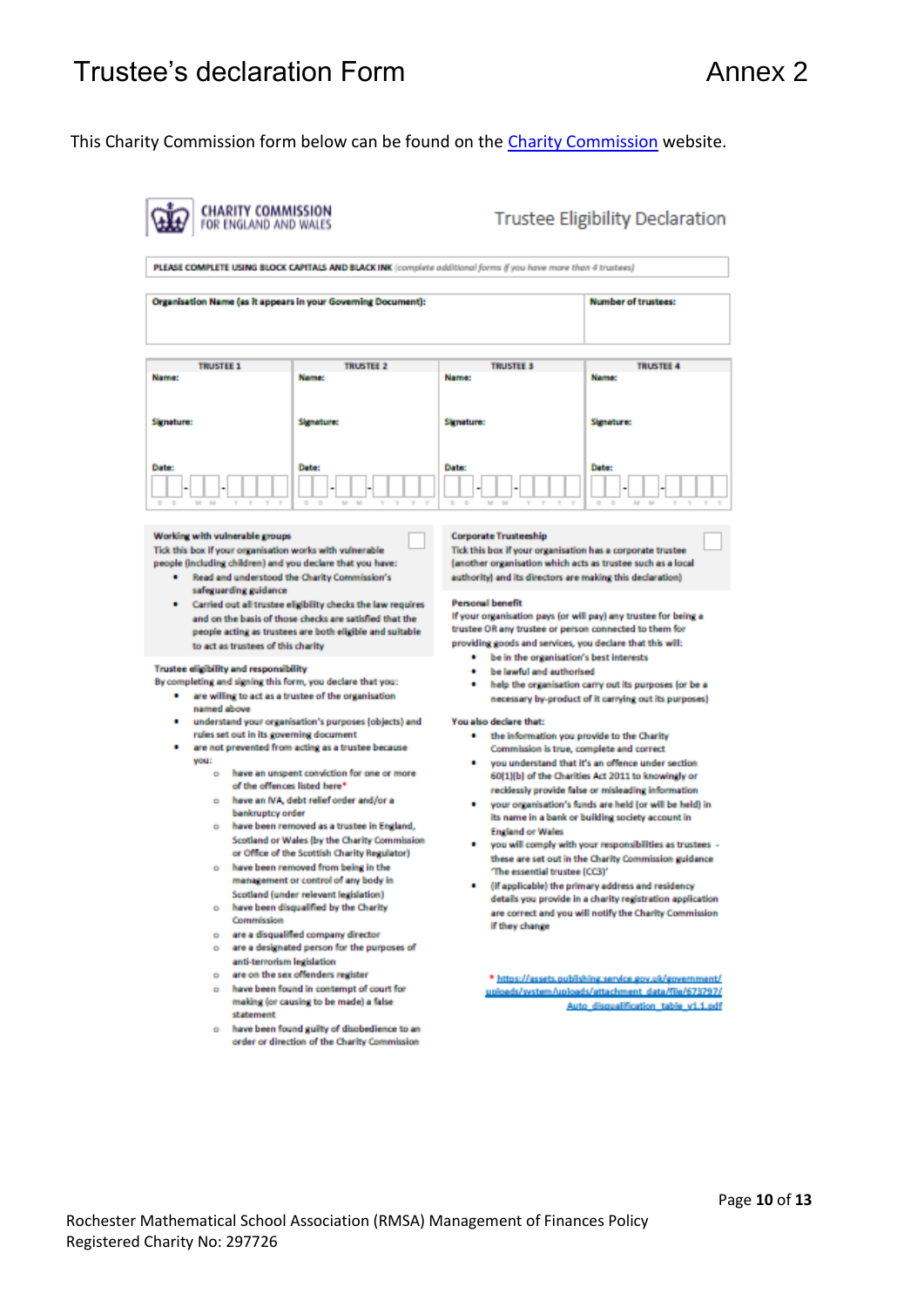# Treasurer's Report Template **Annex 3** Annex 3

#### **TREASURER'S REPORT for the** *Insert date*

- ❖ *Insert bullet points for any actions completed or required*
- ❖ *Insert bullet points for any actions completed or required*

| Events & Activity Term X. insert term no. & dates for term reporting on<br>N.B. Figures given below checked against bank statement up to <i>Insert date</i> |                                     |                                          |  |  |
|-------------------------------------------------------------------------------------------------------------------------------------------------------------|-------------------------------------|------------------------------------------|--|--|
|                                                                                                                                                             |                                     |                                          |  |  |
| example                                                                                                                                                     | example                             | example                                  |  |  |
| 27th Feb 2019                                                                                                                                               | <b>Revision Books</b>               | 59.00                                    |  |  |
| <b>Payments</b>                                                                                                                                             |                                     |                                          |  |  |
| example                                                                                                                                                     | example                             | example                                  |  |  |
| 1st March 2019                                                                                                                                              | <b>Booker - stock</b>               | 78.00                                    |  |  |
|                                                                                                                                                             | <b>Balance @ Insert Date</b>        | <b>Insert amount</b>                     |  |  |
| <b>Liabilities</b>                                                                                                                                          |                                     |                                          |  |  |
| example                                                                                                                                                     | example                             | example                                  |  |  |
| 1st November 2018                                                                                                                                           | <b>Agreed Funding - Shot put</b>    | 38.00                                    |  |  |
|                                                                                                                                                             |                                     |                                          |  |  |
|                                                                                                                                                             |                                     |                                          |  |  |
| Insert date of meeting                                                                                                                                      | At the beginning of Term X there is | <b>Insert available</b><br><i>income</i> |  |  |